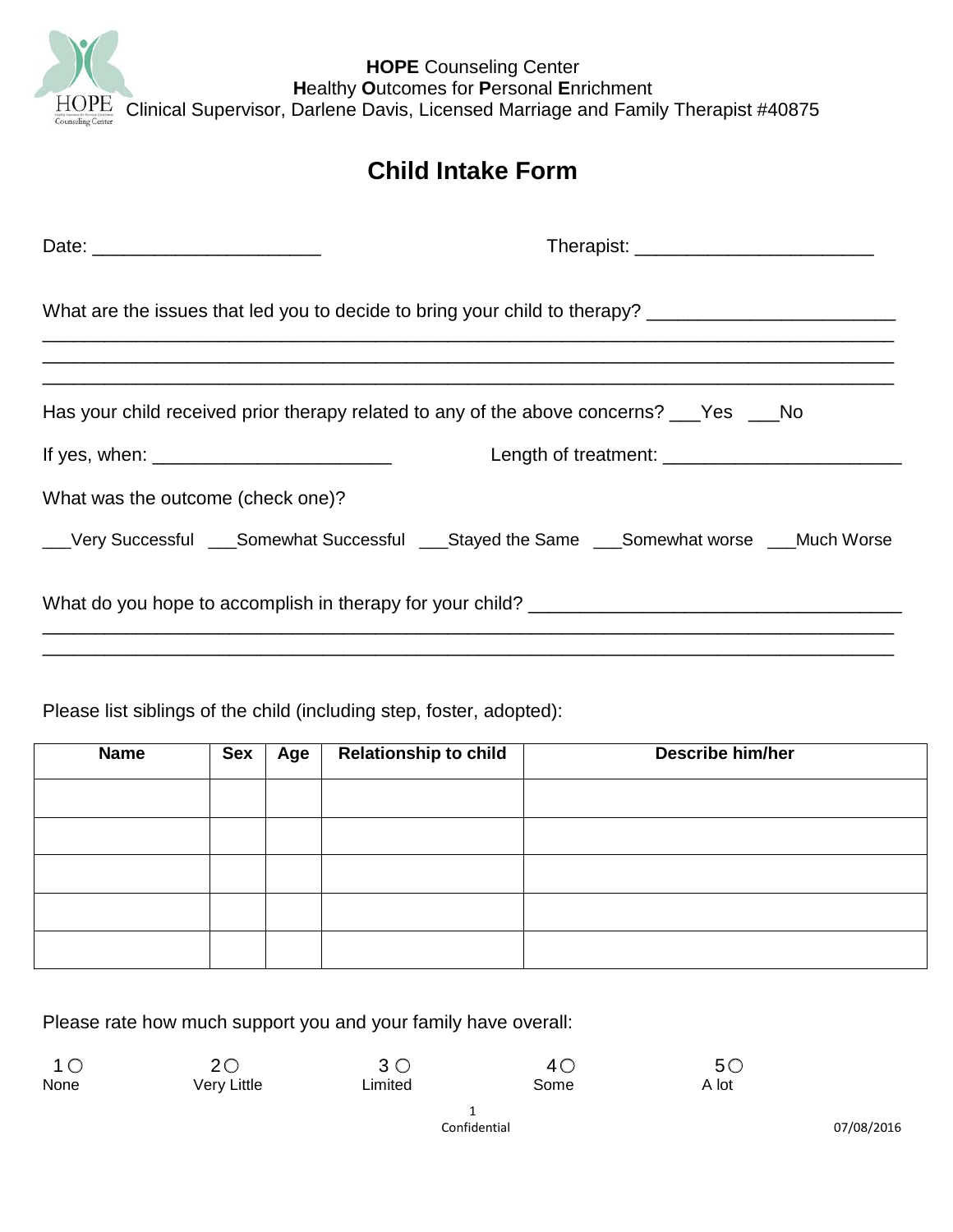

| Are there any cultural, religious, spiritual, or ethnic factors for your family that you would like me to be<br>aware of? _____ Yes _____ No                                                                  |  |  |  |
|---------------------------------------------------------------------------------------------------------------------------------------------------------------------------------------------------------------|--|--|--|
|                                                                                                                                                                                                               |  |  |  |
| What does your child enjoy doing in his or her free time, either on his/her own or with others?                                                                                                               |  |  |  |
|                                                                                                                                                                                                               |  |  |  |
| What is your child's relationship like with other members of your family? __________________________                                                                                                          |  |  |  |
| Where there any issues during the pregnancy or labor with your child? ____Yes ____No                                                                                                                          |  |  |  |
| How would you describe your child as a baby? (fussy, happy, difficult etc.) ________________________                                                                                                          |  |  |  |
| Have there been any significant stressors for the family: losses, births, deaths, moves, hospitalizations,<br>financial problems etc. in the last several years? ____Yes _____No                              |  |  |  |
| Has there been any verbal, emotional, physical, or sexual abuse that has happened to your child that<br>you are aware of? ____Yes ____No<br>If yes, was the assailant someone your child knew? ____Yes ____No |  |  |  |
| Has your child ever been involved with Child Protective Services? ____Yes ____<br>No.                                                                                                                         |  |  |  |

\_\_\_\_\_\_\_\_\_\_\_\_\_\_\_\_\_\_\_\_\_\_\_\_\_\_\_\_\_\_\_\_\_\_\_\_\_\_\_\_\_\_\_\_\_\_\_\_\_\_\_\_\_\_\_\_\_\_\_\_\_\_\_\_\_\_\_\_\_\_\_\_\_\_\_\_\_\_\_\_\_\_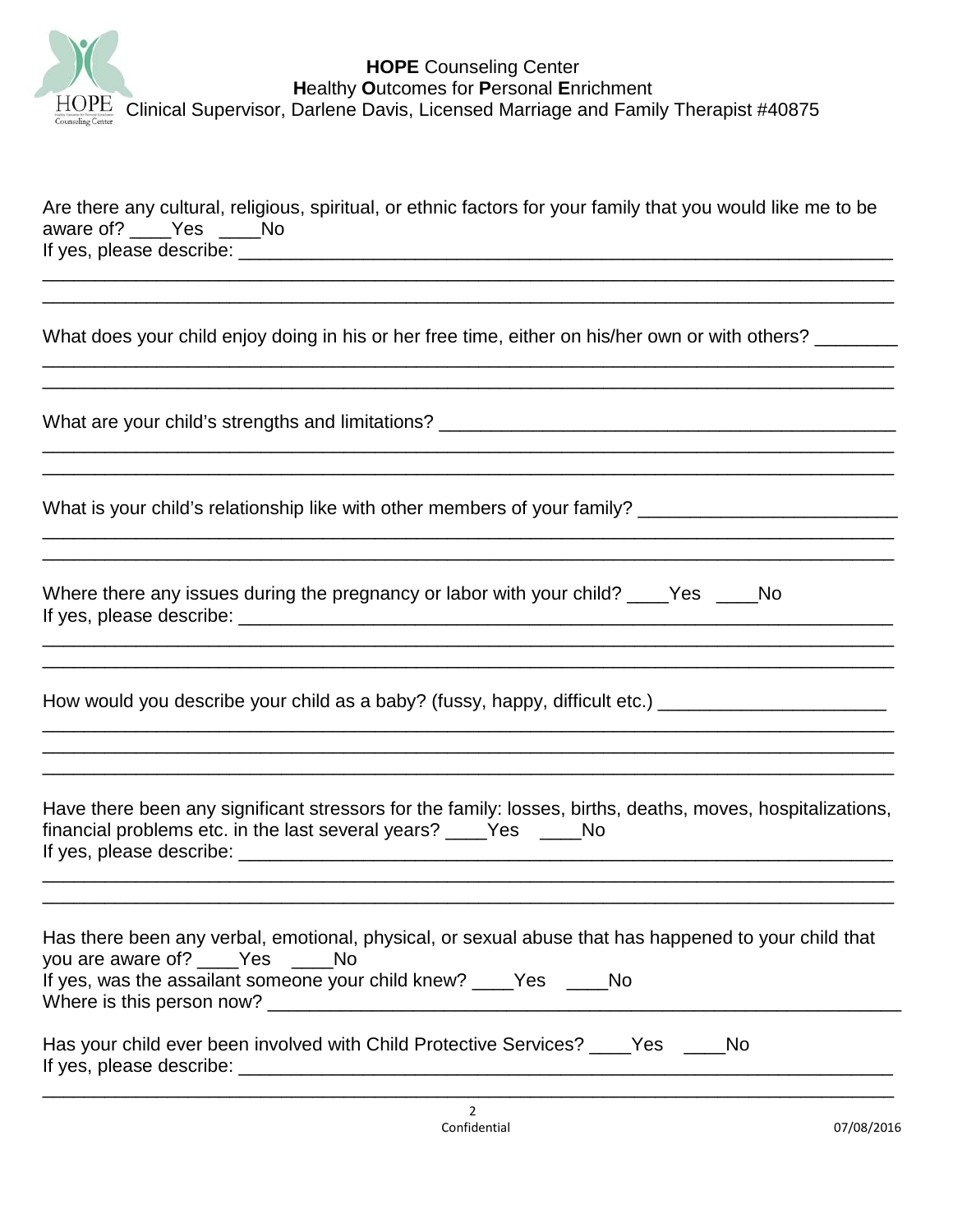|                   | <b>HOPE</b> Counseling Center                                                          |
|-------------------|----------------------------------------------------------------------------------------|
|                   | <b>Healthy Outcomes for Personal Enrichment</b>                                        |
|                   | HOPE Clinical Supervisor, Darlene Davis, Licensed Marriage and Family Therapist #40875 |
| Counseling Center |                                                                                        |

| Has your child ever had any legal issues? ____Yes _____No                                                                            |
|--------------------------------------------------------------------------------------------------------------------------------------|
| Is your child currently experiencing any suicidal thoughts? ____Yes _____No<br>Has your child had a suicidal attempt? ____Yes ____No |
| Has anyone in the family ever been hospitalized for psychiatric reasons? ____Yes ____No                                              |
| Does anyone in the family have any know mental health diagnoses? ____Yes ____No                                                      |
| Does your child have a medical provider? _____Yes ______No                                                                           |
| Does your child have any medical issues? ____Yes ____No                                                                              |

Please list any medications your child is currently taking, or has taken during the past 6 months. (Include prescribed and over the counter medications)

| <b>Medication</b> | <b>Dosage</b> | <b>Used for</b> | <b>Prescribing Doctor</b> |
|-------------------|---------------|-----------------|---------------------------|
|                   |               |                 |                           |
|                   |               |                 |                           |
|                   |               |                 |                           |
|                   |               |                 |                           |
|                   |               |                 |                           |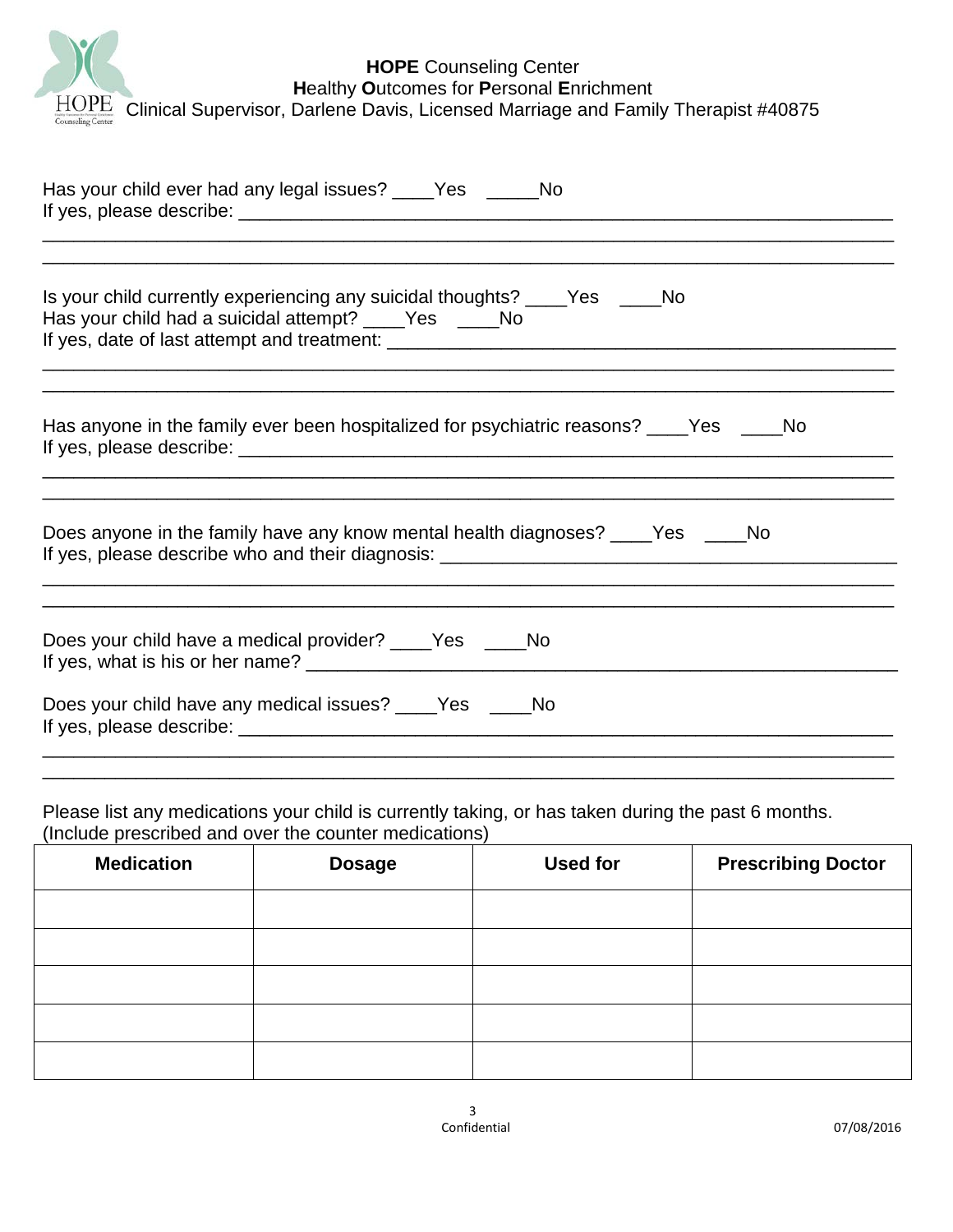

Please share information about the substances that you know/believe that **your child** has used within the past year. Include street drugs and misuse of prescription medication.

| <b>Substance</b>                      | How much and how often | When last used? | Age started using |
|---------------------------------------|------------------------|-----------------|-------------------|
| Caffeine                              |                        |                 |                   |
| Tobacco                               |                        |                 |                   |
| Alcohol                               |                        |                 |                   |
| Marijuana/Pot                         |                        |                 |                   |
| Cocaine/Crack                         |                        |                 |                   |
| Opiates/Narcotics (i.e. pain killers) |                        |                 |                   |
| Barbiturates/Sedatives/Tranquilizers  |                        |                 |                   |
| Amphetamines/Stimulants               |                        |                 |                   |
| Hallucinogens/LSD/Psychedelics        |                        |                 |                   |
| Other:                                |                        |                 |                   |

## Please share information about substance use by **other people** who are significant in your child's life.

| <b>Substance</b>                      | <b>Relationship to Client?</b> | How much and how often? | <b>When last</b><br>used? |
|---------------------------------------|--------------------------------|-------------------------|---------------------------|
| Caffeine                              |                                |                         |                           |
| <b>Tobacco</b>                        |                                |                         |                           |
| Alcohol                               |                                |                         |                           |
| Marijuana/Pot                         |                                |                         |                           |
| Cocaine/Crack                         |                                |                         |                           |
| Opiates/Narcotics (i.e. pain killers) |                                |                         |                           |
| Barbiturates/Sedatives/Tranquilizers  |                                |                         |                           |
| Amphetamines/Stimulants               |                                |                         |                           |
| Hallucinogens/LSD/Psychedelics        |                                |                         |                           |